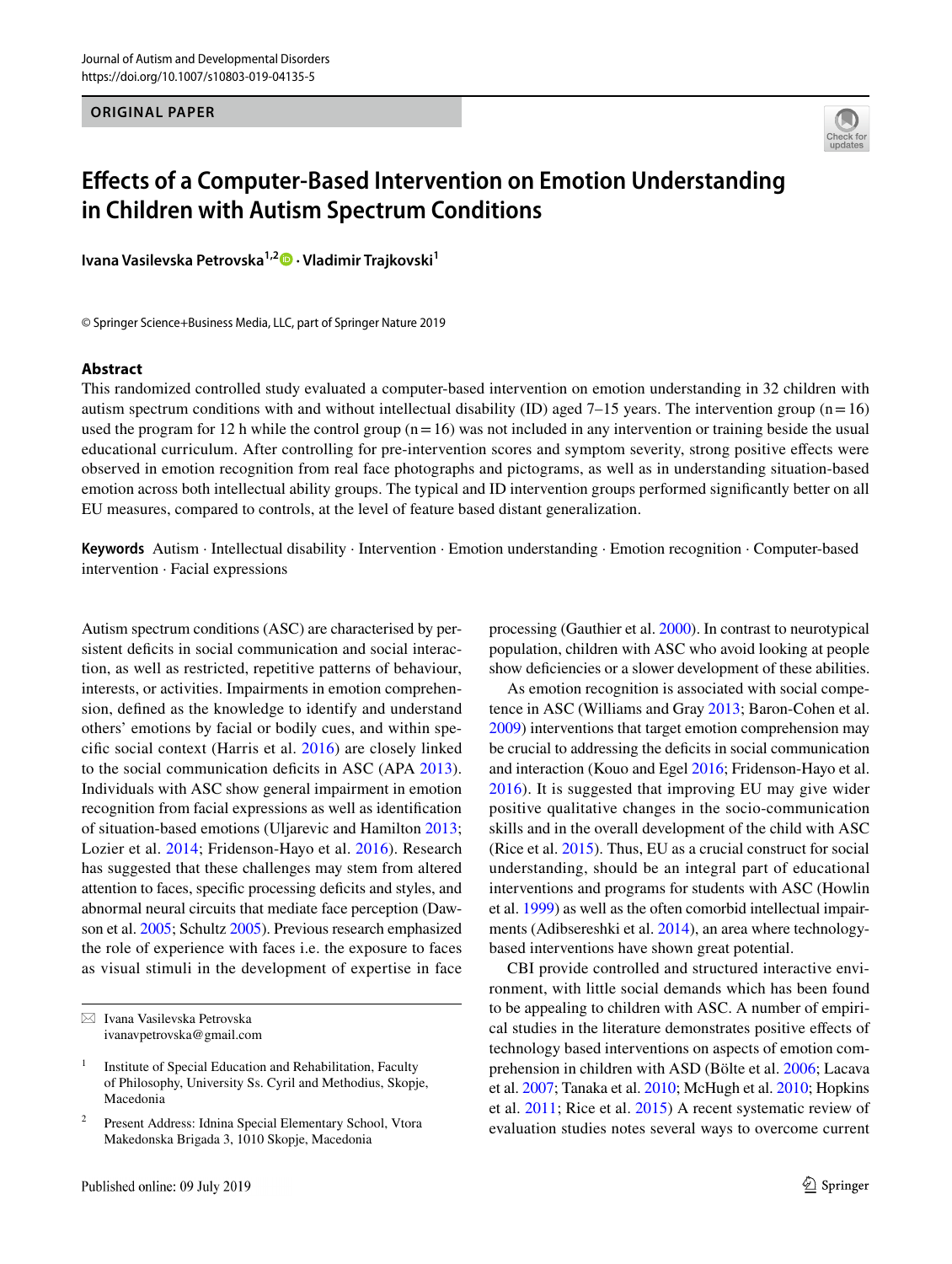limitations: include individuals with low functioning ASC, confounding variables control, as well as enhance generalization and maintenance of skills (Kouo and Egel [2016\)](#page-10-7).

Several previous studies teaching emotion recognition have reported difficulties with skills generalization (Golan and Baron-Cohen [2006;](#page-10-14) Sven Bölte et al. [2002](#page-10-15); Silver and Oakes [2001](#page-11-5)). Despite improvements made on the teaching materials, the participants often did not show better ER ability on faces not previously presented. Golan and Baron-Cohen ([2006](#page-10-14)) described three levels of generalization of emotion understanding skills: close generalization (involves using previously familiar stimulus); feature based distant generalization (involves using novel stimulus); and Holistic distant generalization (using complex dynamic stimulus e.g. flms). We focused on Feature based generalization of learning as a test of transferring EU abilities across situation. As Ryan and Charragáin [\(2010](#page-11-6)) noted, this is the minimal level of generalization required to conclude that children are not simply associating the correct response with some irrelevant features of the stimuli used in training.

## **The Intervention Program**

*Ucime Emocii* (Learning Emotions)<sup>[1](#page-1-0)</sup> is a cross platform web application designed for teaching and practicing emotion comprehension skills for children with ASC in a repetitive, predictable and consistent system which appeals to the autistic child. Given the multi-componential nature of EU, as refected in the defnition of EU concepts (Pons et al. [2004](#page-11-7); Howlin et al. [1999\)](#page-10-8), it's necessary to point out that the program targets basic level EU competences—recognition of external non-verbal cues (facial expressions recognition and understanding of the impact of situational factors on emotions). The program includes four basic emotions (sadness, happiness, fear, and anger) explored through photographs, pictograms and illustrations of social context. Generalization of facial emotional cues is fostered by matching facial expressions across identities. In addition, an integrative perceptual approach in recognition of eye and mouth face features (Tanaka et al. [2012](#page-11-8)) that addresses the bias towards analytical face processing in ASC (Dawson et al. [2005](#page-10-4); Behrmann et al. [2006\)](#page-10-16) is used.

The LE program comprises two parts: test module and game module. The game module provides opportunities for learning and practicing EU through six interactive games.

The frst game targets the ability to match a verbal label to facial expression. At the beginning of each trial, four emotional faces appear on the screen (happy, angry, sad and afraid). A verbal instruction is given, along with a visual prompt, prompting the child to tap the face depicting the correct emotion label.

The second game addresses the visuo-spatial processing diferences i.e. the bias towards analytical face processing. Two pairs of facial features (eyes and mouths) are presented on the screen while the child is verbally and visually instructed to construct a face that matches the study face by dragging corresponding facial parts to a designated area on the screen. This task requires the user to be attentive to the individual facial components, as well as the confgural aspect of the expression.

The third game is a variation of the well-known memory game. The child is presented with a set of eight cards containing four pairs of diferent identities producing the same emotional expression. This game targets generalization of the expression across diferent identities. The child is expected to match emotional expressions across changes in facial identity without explicit verbal labels.

The fourth game targets the ability to match a verbal label to a pictogram (emoticon). At the beginning of each trial, four pictograms representing basic facial expressions appear on the screen (happy, angry, sad and afraid). A verbal instruction is given, along with a visual prompt, instructing the child to tap the pictogram depicting the correct emotion label.

The ffth game allows for generalization of the facial emotional cues across diferent modalities (drawings and photos). One emotional face is presented centrally on the screen, while four emoticons are below. The user is verbally instructed to match a pictogram with the presented emotional face, without using verbal labels.

The sixth game addresses understanding situation based emotions. An illustration depicting an emotional situation is presented on the screen, along with at a short verbal explanation. The facial expressions of the protagonists are not visible or are blurred. Four pictograms are presented below. The child is instructed to choose the most appropriate pictogram that depicts how the protagonist in the scene is feeling. Screenshots of game items from each task are shown in Fig. [1.](#page-2-0)

Each game comprises eight trials with two items per emotional expression, which are randomly chosen from a larger set (25 per emotion) of items, providing diversity and novelty of the teaching material when practising multiple times. In each trial, the probes remain on the screen until a choice was made. After each trial and completion of a game positive reinforcement (praise) in an auditive format, as well as computer-animated graphics were included as an incentive to engage the participants in the interventions. We used errorless teaching strategy which is suggested to maximize acquisition speed and retention (Mueller et al. [2007](#page-10-17); Howlin et al. [1999](#page-10-8)). In case of an error, the user is prompted to

<span id="page-1-0"></span><sup>&</sup>lt;sup>1</sup> Learning Emotions (*Ucime emocii*), is available in Macedonian language free of charge at [www.ucimeemocii.com](http://www.ucimeemocii.com).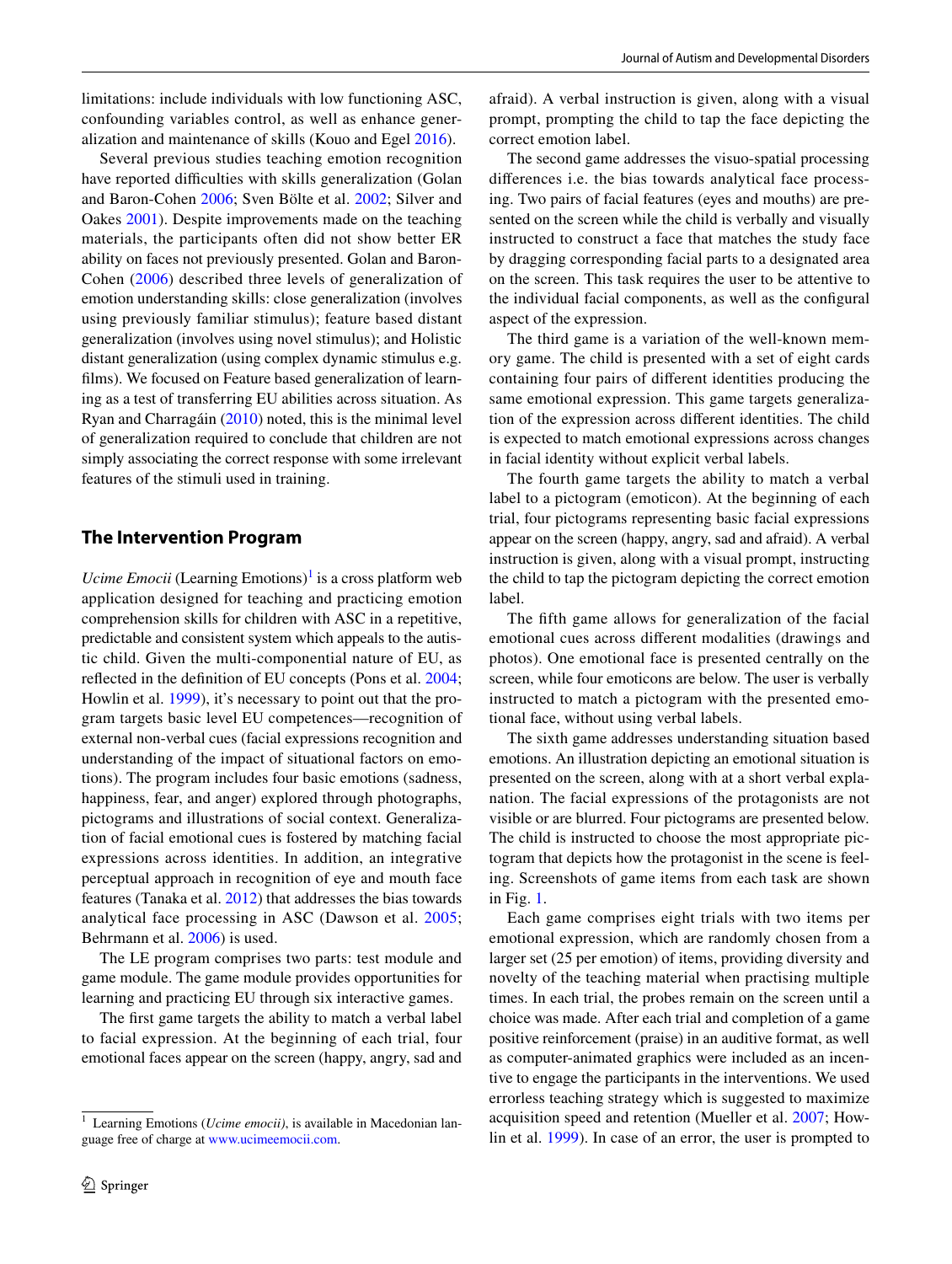

<span id="page-2-0"></span>**Fig. 1** Screenshots of items from each task

choose the correct answer (the correct probe blinks until taped or clicked with the rest of the probes dimmed) while error is not labelled in any way. The user must select the highlighted correct answer in order to proceed to the next trial.

Although many children with ASC appear to have a natural affinity for computers and the controlled environment provided by computers (Moore et al. [2005](#page-10-18)) and thus are intrinsically motivating for the children, external incentives and reinforcement was provided in the form of token economy, individualised in accordance with personal wishes and interests with input from the parents.

The visual material is from multiple sources. The emotional faces photographs are taken from the Warsaw Set of Emotional Facial Expression Pictures (Olszanowski et al. [2015](#page-11-9)). A visual artist designed the pictograms and modifed contextual illustrations from Google's Public Domain, based on materials in Teaching Children with Autism to Mind-Read: A Practical Guide for Teachers and Parents"(Howlin et al. [1999](#page-10-8)).

This study assessed the efects of using the LE program with professional supervision on improvement of emotion understanding in children with ASC aged 7 to 15 years. The intervention took place over a 6 weeks period. Emotional understanding was tested over two time points: before (Time

1) and after (Time 2) the intervention. A control group with ASD was matched to the intervention group for age and symptom severity. We hypothesized that the intervention group would perform better than the control group at all post-intervention emotion understanding measures, when controlling for pre-intervention scores and symptoms severity.

## **Method**

#### **Design and Instruments**

We used a pre-post study design, with a control group matched for age and symptom severity. The two groups were assessed twice over an 8 weeks period. In the initial assessment (Time 1) participants diagnosis was confrmed and emotion understanding was tested. At post intervention (Time 2) emotion understanding only was tested.

#### **The Childhood Autism Rating Scale**

The Childhood Autism Rating Scale (CARS) successfully diferentiates between ASC, other developmental disabilities and typical functioning in children (Schopler et al. [1988](#page-11-10)).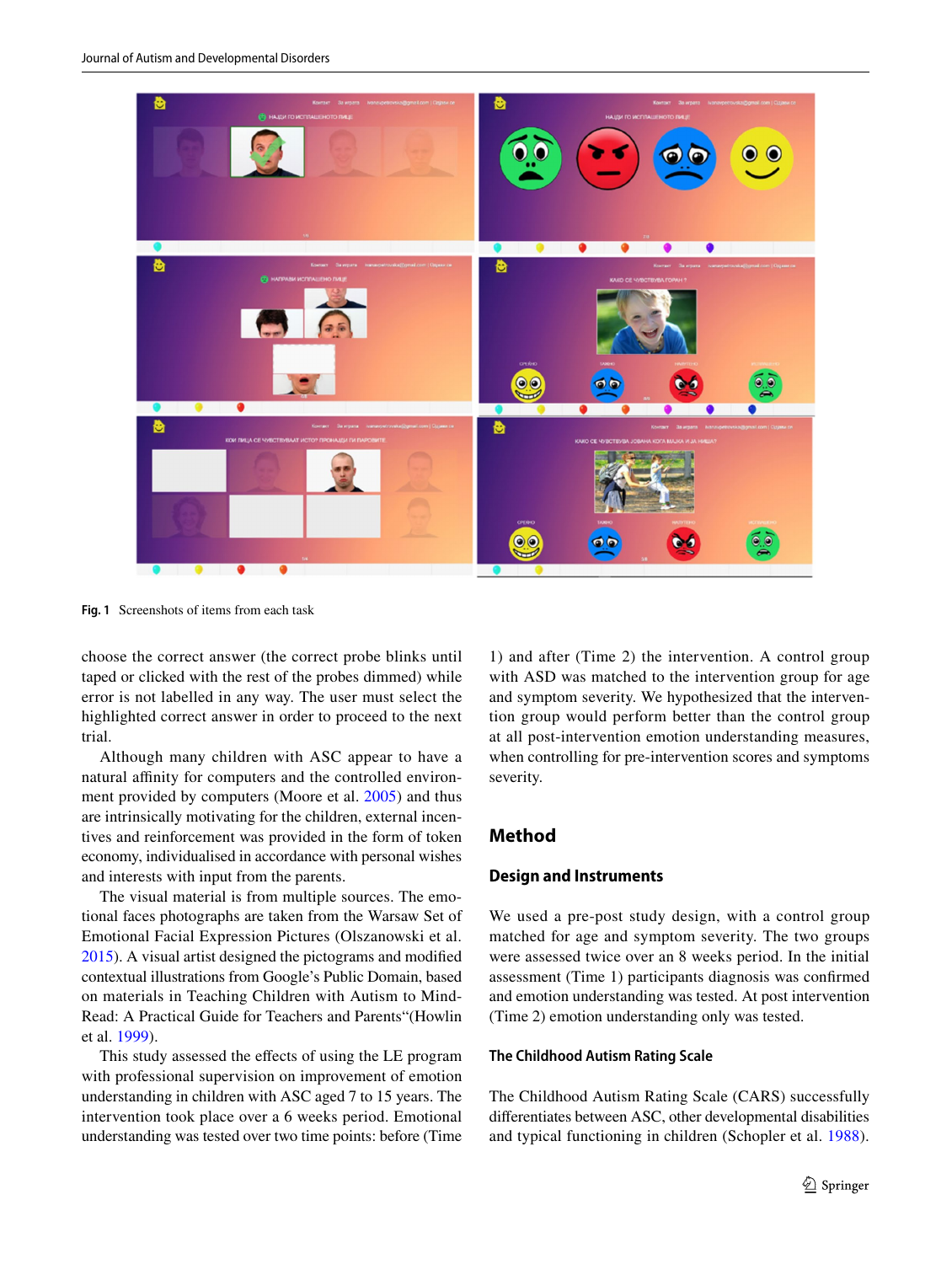

**Fig. 2** Screen shots of ECT subtests

<span id="page-3-0"></span>Its use is supported by fndings of good internal consistency (.896, 95% CI .877–.913) and good inter-rater reliability (.796, 95% CI .736–.844) (Breidbord and Croudace [2013](#page-10-19)). The child's behaviour is rated from 1 to 4, 1 for normal for the child's age, 2 for mildly abnormal, 3 for moderately abnormal and 4 for severely abnormal. Scores range from 15 to 60 with 30 being the cut-off rate for a diagnosis of mild autism. Scores 30–37 indicate mild to moderate autism, while scores between 38 and 60 indicate severe autism. A Macedonian translation of the CASR instrument was used.

#### **Emotion Comprehension Test (ECT)**

This assessment, a separate mode of the LE program, examines the child's EU regarding external emotional cues: emotion recognition from facial expressions (photographs), emotion recognition from graphical representations of facial expressions i.e. pictograms, and recognition of situation based emotion (Howlin et al. [1999\)](#page-10-8) in three respective tasks. It assesses the EU of four basic emotions: happy, sad, angry, and surprised.

The *Face Task* examined the child's ability to match a verbal label to facial expression. At the beginning of each trial, four emotional faces appear on the screen (happy, angry, sad and afraid). The child is given a verbal label and is instructed to tap the face matching the emotion label. The material comprises of validated facial expressions photographs from the Warsaw Set of Emotional Facial Expression Pictures (Olszanowski et al. [2015\)](#page-11-9) alternative to the subset used in intervention. Also, unique subsets of photographs were used in testing at each time point.

The *Picto Task* examined the child's ability to match a verbal label to a graphic representation of a facial expression. At the beginning of each trial, four pictograms appear on the screen (happy, angry, sad and afraid). The child is given a verbal label and is instructed to tap the face matching the emotion label. The material for the Picto tasks was created by a visual artist. We used a unique subset of emoticons at each assessment time point, diferent than the subset used in the intervention.

The *Situation Task* examined the child's ability to match an emotional situation with the facial expression that it evokes. An illustration depicting an emotional scene is presented on the screen, along with at a short verbal description. The facial expressions of the protagonist are not visible or are blurred. Four pictograms are presented below. The child is instructed to choose the most appropriate pictogram that depicts how the character in the scene was feeling.

The visual material consisted of modifed contextual illustrations from Google's Public Domain, based on materials in Teaching Children with Autism to Mind-Read: A Practical Guide for Teachers and Parents"(Howlin et al. [1999](#page-10-8)). Each emotion was represented by 5 items with a total of 20 items per task. A point was given for each correct answer, with a maximum of 20 points per task, 60 points total. The Situation task consists of entirely novel visual material, than the one used in the intervention, as it was intended to test for Feature based distant generalization. Additionally, two diferent subsets of materials (situations) were employed for each assessment time-point. Screen shots of ECT tasks are shown in Fig. [2](#page-3-0).

## **Participants**

Participants were recruited via the Macedonian Scientifc Society for Autism and Open the Windows. The principal investigator contacted the families and written informed consent for participation in the study was obtained from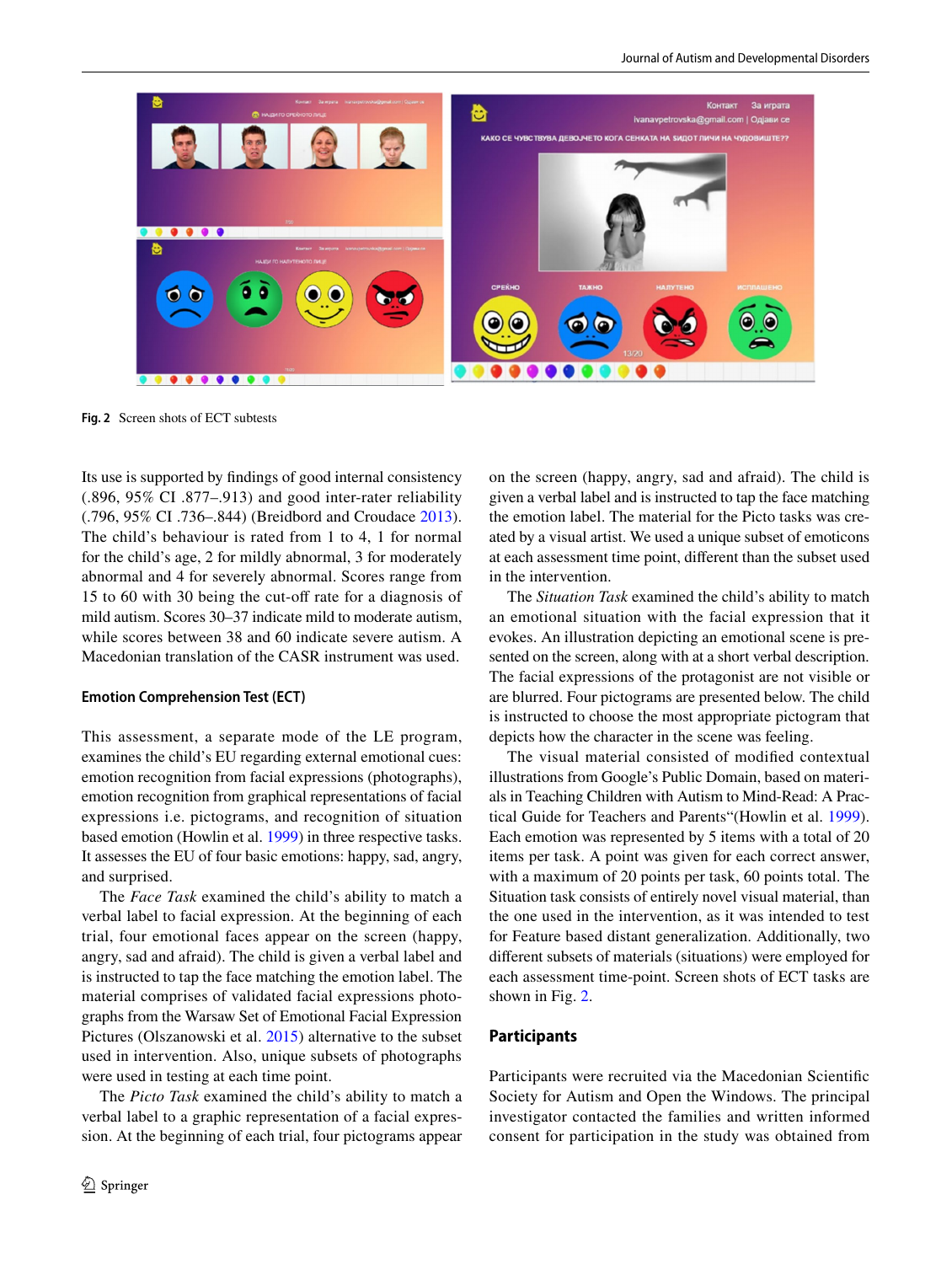all of the parents of the children. Initially 34 participants were recruited, 11 female and 23 male. The children's chronological age was between 7 and 15 years  $(M=10.91,$  $SD = 2.57$ . They were recruited from self-contained special education classrooms as well as inclusive classrooms in the urban area of Skopje municipality. They all have been diagnosed with Autism disorder (ICD-10 criteria) by the regional commissions for disability assessment, and did not have additional syndromes. In the sample 59% ( $n=20$ ) had been diagnosed as having intellectual disability (ID), from which 41% (n = 14) had mild ID (IQ 50 to 70) and  $18\%$  $(n=6)$  had moderate intellectual disability (IQ 35 to 49). The information on intellectual functioning was recorded in the children's disability assessment reports, provided by the parents. However information on the specifc instrument or IQ score was not available. Two inclusion criteria were applied: (1) confrmation of ASD diagnosis with CARS, and (2) presence of EU defcits demonstrated with ECT scores below 80% (48 points). All children exceeded the CARS cut-of; however one child (female) did not meet the second inclusion criteria and was excluded from the sample after scoring 85% (51 points) on ECT.

The fnal sample consisted of 33 children, 10 female 23 male. Participants were randomly assigned to either an intervention or a control group. Randomization was stratifed by age (7–10 and 11–15 years) and symptoms severity level i.e. CARS scores, (mild to moderate 30–36.5 and severe 37–60).

17 Participants (13 male and 4 female) in the intervention group used the programme in total duration of 720 min screen time. The sessions took place at the children's home, where they engaged in the programme independently. All children had previously been using a computer and/or tablet, and were encouraged to use the device they are normally using and are most comfortable with. Some children used a tablet, some a PC with a mouse, while one child used a tablet and a PC interchangeably. The parents received specifc instructions to reinforce the child after playing the games, to ensure motivation for completing the intervention, as well as not to interfere with the child's performance in the games. The researcher explained how teaching was structured in the programme and that any interference was unnecessary and was going to impede learning. They were instructed to play the games at least 90 min per week. The researchers monitored the participant's compliance with the intervention twice a week, by accessing on-line log fles generated by the software. They also provided parents with feedback about the child's progress and suggested which games the child should play.

The number of individual session per child varied between 24 and 48. The duration of each session varied from 15 to 30 min, depending on the individual child, and the intervention continued for approximately 8 weeks, until the total screen time reached 720 min (12 h). During the intervention one participant (male) failed to complete the program. 16 participants in the control group (10 male and 6 female) were not involved in any type of intervention of training, other than the standard school curriculum. During the intervention the participants did not receive instructions or training on emotion recognition or socio-emotional skills, in the school or elsewhere. See Fig. [3](#page-5-0) for the progress of participants through the study.

The fnal sample included 32 children, 16 in each condition. Frequency distribution of intellectual functioning categories across groups within the fnal sample is given in Table [1.](#page-5-1) As shown in Table [2](#page-5-2) signifcant between group differences were not found on age, CARS scores or ECT sores.

#### **Testing Procedure**

For the initial assessment the primary investigator met with the participants and their parents at the school/organization premises the child attended. The parents were informed about the purpose of the study and written informed consent for participation in the study was obtained from all of the parents of the children. Each child's behaviour was rated by the parent using CARS in the presence of the principal investigator who provided clarifcation of the rating criteria and assistance in the process. ECT was administered oneon-one by the principal investigator. The tasks were presented via a tablet computer in the following order: Face task, Picto task and Situation task. Recorded verbal instructions were played automatically at the beginning of each trial. For each question in the ECT the child had to make a choice by independently taping on the screen. When the child did not respond in a timely manner, the investigator repeated the question until a choice was made. Any other kind of assistance to the child was not provided during the testing. Although not all children had used a tablet before, all of them had been using smartphones, so they were familiar with the touch screen technology. Answers were automatically collected by the software. The children were allowed to take breaks at any time during or between tasks.

The post-intervention assessment for the clinical group took place 1 week after completing the intervention. Postintervention assessment for the control group took place 8 weeks after the initial testing. The ECT was administered with novel testing material, following the procedure described for the initial assessment.

## **Results**

Assumption evaluations indicated that the normality, homogeneity of variance, linearity and homogeneity of regression slopes assumptions were all satisfactory. We looked at significant diferences between groups on the four pre-intervention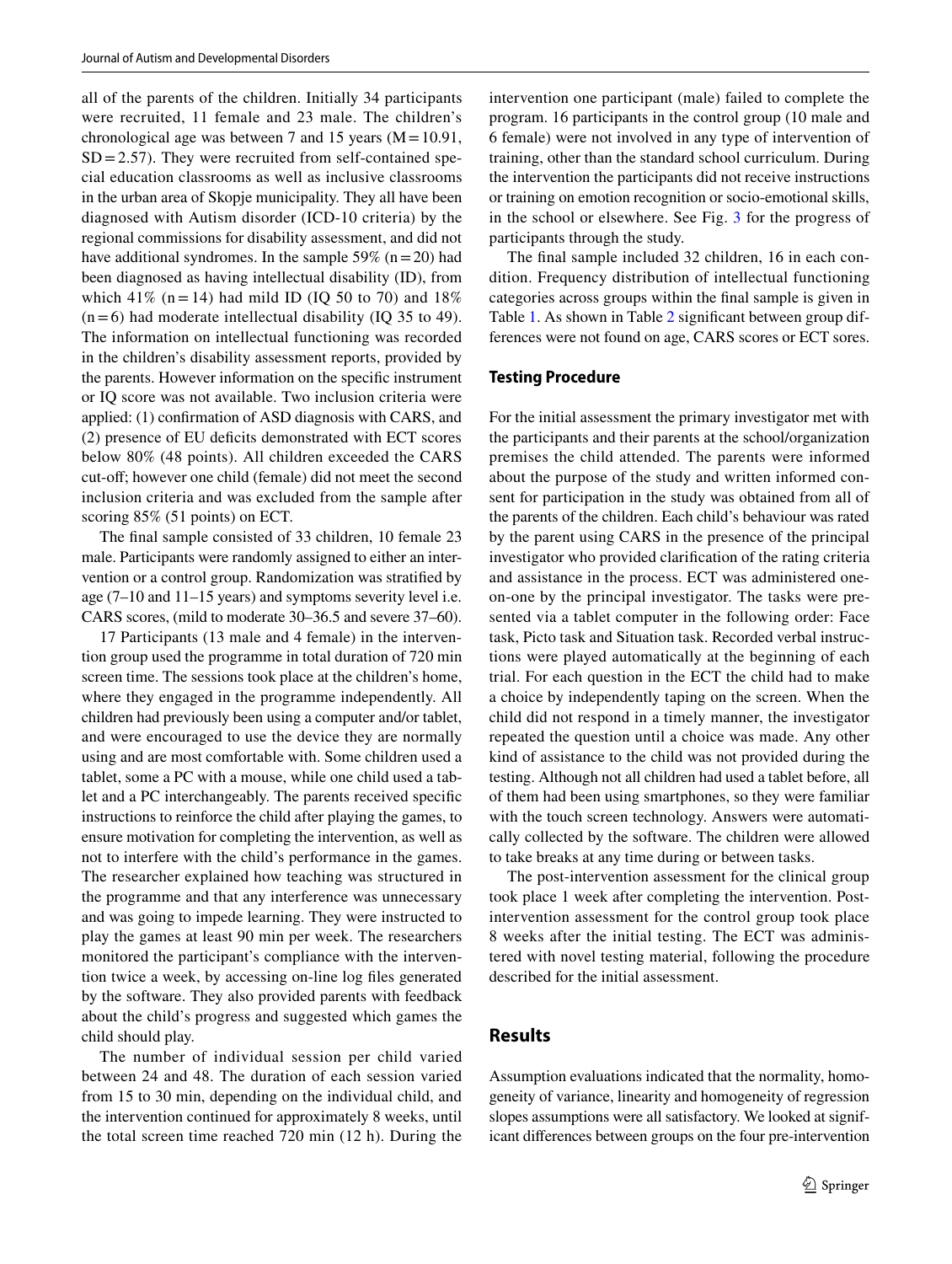<span id="page-5-0"></span>

<span id="page-5-1"></span>**Table 1** Frequency distribution for intellectual functioning

| Intellectual functioning |           |         |  |  |
|--------------------------|-----------|---------|--|--|
| Group                    | Frequency | Percent |  |  |
| Intervention             |           |         |  |  |
| Typical                  | 7         | 43.8    |  |  |
| ID                       | 9         | 56.3    |  |  |
| Total                    | 16        | 100.0   |  |  |
| Control                  |           |         |  |  |
| Typical                  | 5         | 31.3    |  |  |
| ID                       | 11        | 68.8    |  |  |
| Total                    | 16        | 100.0   |  |  |

<span id="page-5-2"></span>**Table 2** Means, variability (SD's) and ranges of background variables for the control and intervention groups

|               | Interven-<br>tion group<br>$(n=16)$ | Control group $(n=16)$ F $(1,30)$ |       | Sig.  |
|---------------|-------------------------------------|-----------------------------------|-------|-------|
| Age (years)   | 10.94(2.79)<br>$7 - 15$             | 10.88 (2.42)<br>$8 - 15$          | 0.005 | 0.946 |
| CARS          | 45.68 (6.75)<br>$31 - 56$           | 48.65(6.3)<br>$34.5 - 57.5$       | 1.652 | 0.209 |
| Female $(\%)$ | 25                                  | 31                                |       |       |

<span id="page-5-3"></span>**Table 3** Unadjusted means and variability (SD's) across groups on all tasks at pre and post-intervention

|                   | Intervention group<br>$(n=16)$ |                                        | Control group $(n=16)$ |                           |  |
|-------------------|--------------------------------|----------------------------------------|------------------------|---------------------------|--|
|                   | Time 1                         | Time 2                                 | Time 1                 | Time 2                    |  |
| Face task         |                                | 8.50 (3.52) 14.31 (2.49)               |                        | $9.43(3.57)$ 11.19 (3.76) |  |
| Picto task        |                                | $7.87(4.11)$ 14.19 (4.1)               | 7.93(2.95)             | 7.12(2.99)                |  |
| Situation<br>task | 5.43 (3.50)                    | 7.94(4.28)                             | 4.62(2.80)             | 4.25(2.86)                |  |
| ECT total         |                                | 21.81 (8.40) 36.44 (8.98) 22.00 (7.92) |                        | 22.5(6.65)                |  |

dependent variables. Using four one-way analysis of variance (ANOVA) found that the groups did not difer signifcantly on the Face task  $(F (1, 30) = .558, p = .46)$ , Picto task  $(F (1, 30) = .002, n.s)$ , Situation task  $(F (1, 30) = .525, n.s)$ or Total ECT score  $((F(1, 30) = .004, n.s).$  Pre-intervention means and standard deviations for each dependent variable are shown in Table [3.](#page-5-3)

## **Overall Analysis**

After confrming the assumptions for ANCOVA were met, Two-Way Analysis of Covariance (2×2 ANCOVA) were computed to determine the efects of group (intervention,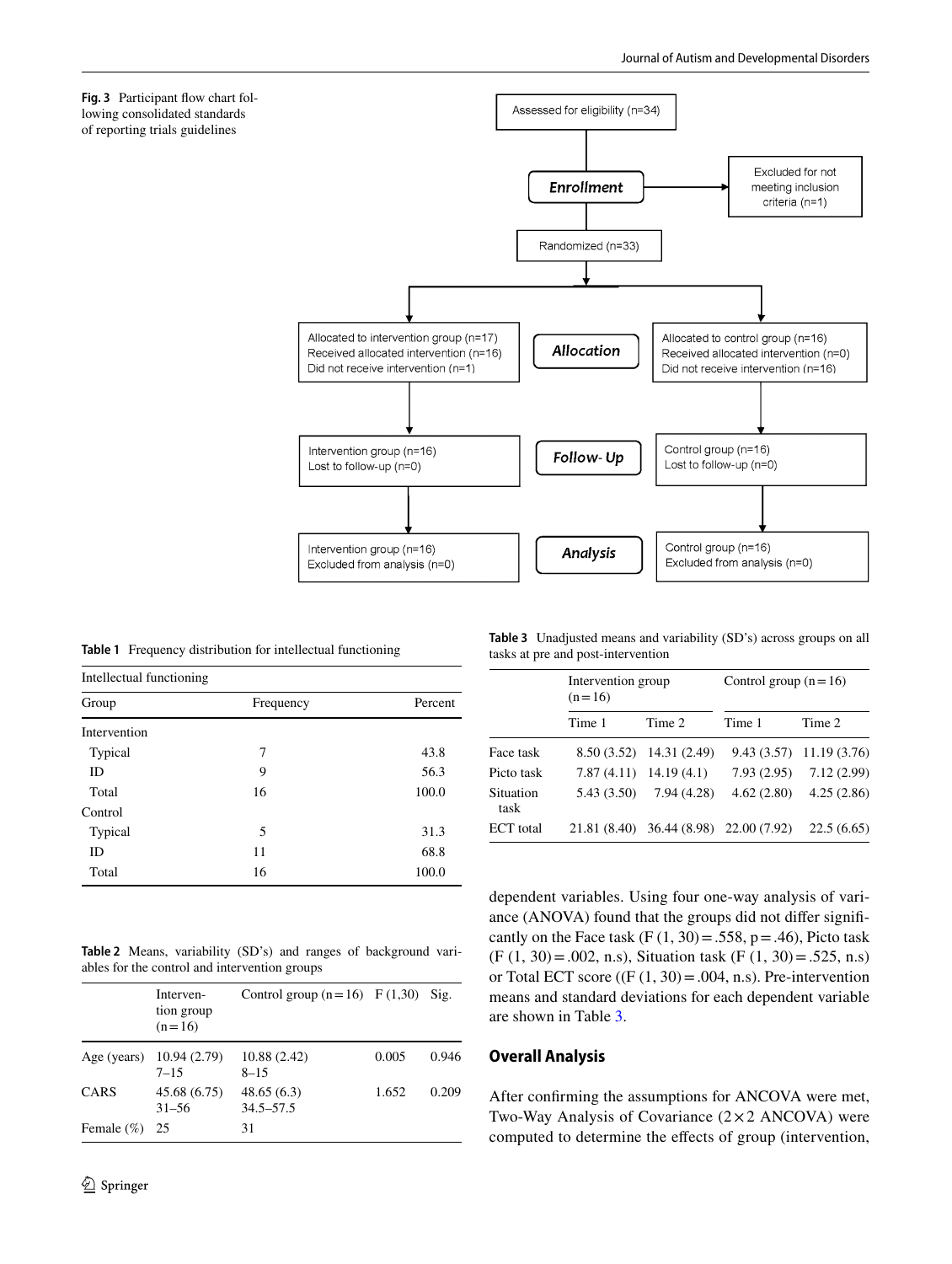<span id="page-6-0"></span>Table 4 Main effect, interaction and covariates effects from overall analysis detailed by ECT task

|                                        | <b>ECT</b> total | Face task  | Picto task | Situation task |
|----------------------------------------|------------------|------------|------------|----------------|
| Group                                  |                  |            |            |                |
| F(1, 26)                               | 50.26***         | $17.52***$ | 52.60***   | $6.13*$        |
| $\eta_p^2$                             | .65              | .40        | .66        | .19            |
| Intellectual functioning               |                  |            |            |                |
| F(1, 26)                               | $7.25*$          | 4.23       | $5.16*$    | .01            |
| $\eta_p^2$                             | 0.21             | .13        | .16        | .00            |
| $Group \times intel-$<br>lectual func. |                  |            |            |                |
| F(1, 26)                               | 11.39*           | 4.16       | $11.93**$  | .75            |
| $\eta_p^2$                             | 0.30             | .13        | .31        | 0.02           |
| CARS                                   |                  |            |            |                |
| F(1, 26)                               | $6.58*$          | .63        | 5.82*      | $6.42*$        |
| $\eta_{\rm p}^2$                       | .20              | .02        | .18        | .19            |
| Pre-test sores                         |                  |            |            |                |
| F(1, 26)                               | 12.96**          | $24.35***$ | 1.47       | .22            |
| $\eta_p^2$                             | .33              | .48        | .05        | .01            |

 $*p < .05, **p < .005, **p < .001$ 

<span id="page-6-1"></span>**Table 5** Means, adjusted means, standard deviations and standard errors for postintervention ECT scores

The simple main effect of group was statistically signifcant on both levels of intellectual functioning with a diference in adjusted mean post-intervention ECT scores of 20.31, 95% CI [13.89, 26.72], p<.001 for typical and 7.07 95% CI [2.29, 11.85], p < .01 for ID. The adjusted mean post-intervention ECT score was signifcantly higher in the intervention group versus the control group across both levels.

The simple main effect of intellectual functioning was statistically signifcant for the intervention group, but not for the control group with a diference in adjusted mean post-intervention ECT scores of 12.64, 95% CI [6.24, 19.04], p < .001, and − .58 95% CI [− 6.40, 5.23], n.s, respectively. The adjusted mean post-intervention ECT score was signifcantly higher in the typical intervention compared to ID intervention group.

Means, adjusted means, standard deviations and standard errors for post-intervention ECT scores are presented in Table [5.](#page-6-1)

#### **Analysis Per EU Task**

|                  | Intervention |        |        | Control |        |        |
|------------------|--------------|--------|--------|---------|--------|--------|
|                  | Typical      | ID     | Total  | Typical | ID     | Total  |
| M                | 42.28        | 31.88  | 36.43  | 22.40   | 22.54  | 22.50  |
| (SD)             | (5.82)       | (8.52) | (8.98) | (6.02)  | (7.20) | (6.65) |
| $M_{\text{adj}}$ | 42.97        | 30.33  | 36.65  | 22.66   | 23.25  | 22.96  |
| (SE)             | (2.26)       | (1.79) | (1.32) | (2.28)  | (1.60) | (1.37) |

Covariates appearing in the model are evaluated at the following values: CARS=47.17, ECT pre $test = 21.90$ 

control) and intellectual functioning (typical, ID) on postintervention ECT scores after controlling for pre-intervention scores. Because the intervention efect on ECT performance may depend, to some degree, on the severity of autistic traits, we included CARS score as a second covariate in the model. Efects of the overall analysis are detailed in Table [4](#page-6-0).

After adjustment for pre-intervention ECT scores and symptoms severity, there was statistically signifcant overall main effect for group (F (1, 26) = 50.26, p < .001,  $\eta_p^2$  = .65) and for intellectual functioning (F  $(1, 26) = 7.24$ , p < .05,  $\eta_p^2$  = .21), on post-intervention ECT scores. Both symptoms severity (F (1, 26)=6.58, p < .05,  $\eta_p^2 = .20$ ) and pre-intervention ECT (F (1, 26) = 12.96, p < .005,  $\eta_p^2$  = .33) had a significant overall effects as covariates. The effect of interaction term group by intellectual functioning was also signifcant  $(F (1, 26) = 11.39, p < .005, \eta_p^2 = .30)$ . Therefore an analysis of simple main efects and pairwise comparisons for group and intellectual functioning was performed.

Efects of the consecutive Two-by Two ANCOVAs analysis per ECT are detailed in Table [4.](#page-6-0) Examination of each distinct level of EU measured with the three tasks also revealed signifcant main efect of group on all three tasks: *Face task* (F (1, 26) = 17.52,  $p < .001$ ,  $n_p^2 = .40$ ), *Picto task*  $(F (1, 26) = 52.60, p < .001, \eta_p^2 = .66)$ , *Situation task* (F (1,  $26) = 6.13$ ,  $p < 0.05$ ,  $\eta_p^2 = .19$ ).

Face task scores were statistically signifcantly higher in the intervention group compared to the control group, with adjusted mean diference of 3.78, 95% CI [1.92, 5.63], p<.001. Picto task post-intervention scores were statistically signifcantly higher in the intervention group versus the control group with adjusted mean diference of 7.02, 95% CI [5.03, 9.02], p<.001). Situation task scores was statistically signifcantly greater in the intervention group compared to the control, adjusted mean diference of 3.05, 95% CI [.52, 5.59], p<.05.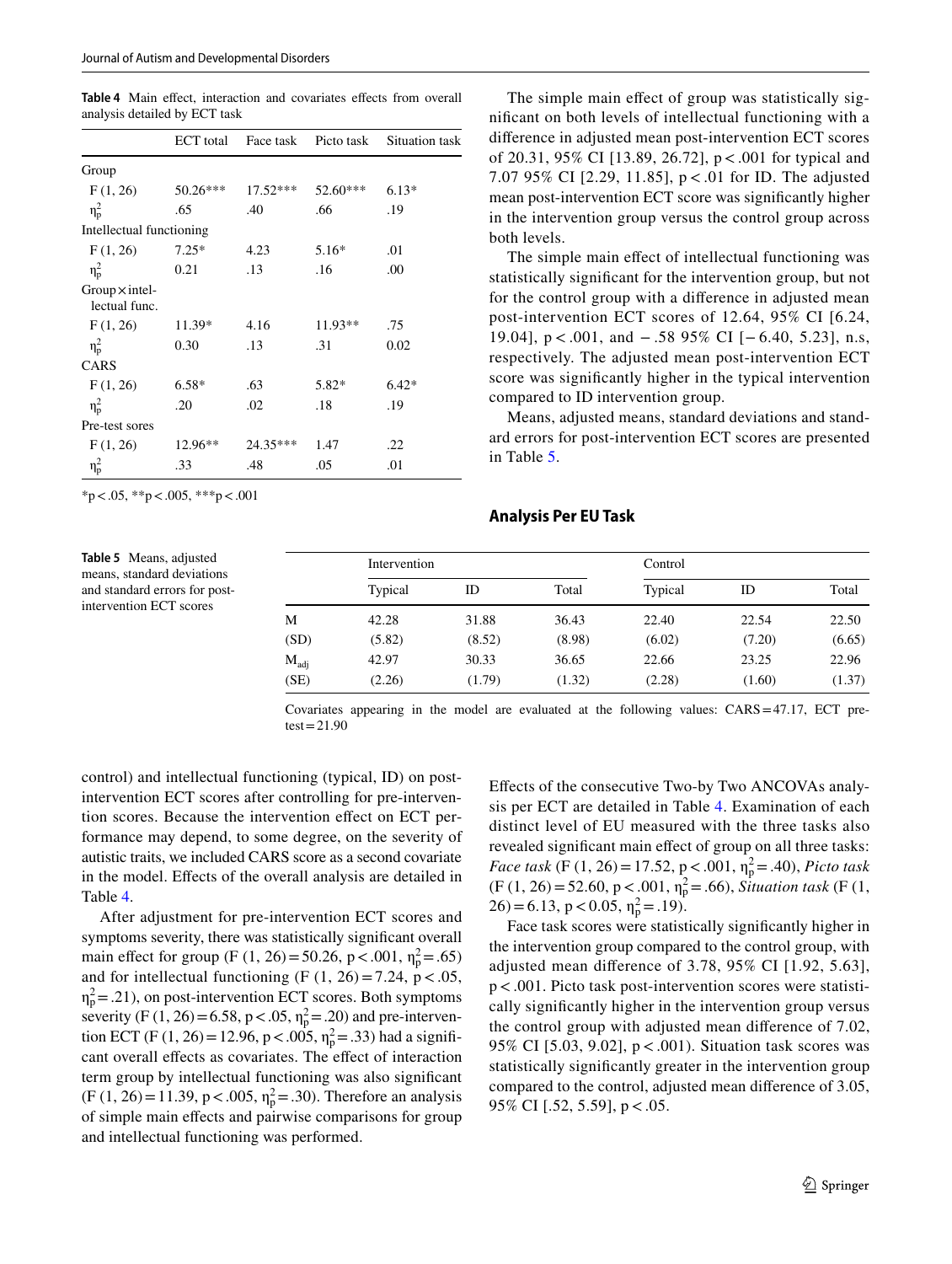<span id="page-7-0"></span>**Table 6** Means, adjusted means, standard deviations and standard errors detailed by task

|                  | Intervention group |        |        | Control group |        |        |
|------------------|--------------------|--------|--------|---------------|--------|--------|
|                  | Typical            | ID     | Total  | Typical       | ID     | Total  |
| Face task        |                    |        |        |               |        |        |
| М                | 15.28              | 13.55  | 14.31  | 11.40         | 11.09  | 11.18  |
| (SD)             | (1.25)             | (3.00) | (2.49) | (5.22)        | (3.20) | (3.76) |
| $M_{\text{adi}}$ | 16.69              | 12.85  | 14.77  | 11.06         | 10.91  | 10.99  |
| (SE)             | (1.02)             | (.79)  | (.61)  | (1.04)        | (.73)  | (.63)  |
| Picto task       |                    |        |        |               |        |        |
| М                | 17.71              | 11.44  | 14.18  | 6.80          | 7.27   | 7.12   |
| (SD)             | (1.60)             | (3.20) | (4.10) | (1.09)        | (3.58) | (2.98) |
| $M_{\text{adj}}$ | 17.16              | 11.38  | 14.27  | 6.82          | 7.66   | 7.24   |
| (SE)             | (1.08)             | (.88)  | (.66)  | (1.16)        | (.80)  | (0.69) |
| Situation task   |                    |        |        |               |        |        |
| M                | 9.28               | 6.88   | 7.93   | 4.20          | 4.27   | 4.25   |
| (SD)             | (4.64)             | (3.91) | (4.28) | (2.28)        | (3.19) | (2.86) |
| $M_{\text{adj}}$ | 8.16               | 6.97   | 7.57   | 4.02          | 4.99   | 4.51   |
| (SE)             | (1.37)             | (1.15) | (.84)  | (1.47)        | (1.01) | (.88)  |

Covariates appearing in the model are evaluated at the following values: CARS=47.17, face task pretest=8.96, picto tack pre-test=7.90, situation task pretest=5.03

The main effect of intellectual functioning was found to be significant on *Picto task* (F  $(1, 26) = 5.16$ ,  $p < .05$ ,  $\eta_p^2 = .16$ ), borderline significant for *Face task* (F (1,  $26$ ) = 4.23, p = .05,  $\eta_p^2$  = .16) and not significant for *Situation task* (F (1, 26)=.01, n.s). *Picto task* post-intervention scores were statistically signifcantly higher in the intellectually typical group ( $M_{\text{adj}}$ =11.99, SE = .81) versus the ID group ( $M_{\text{adi}}$  = 9.52, SE = .61) with adjusted mean difference of 2.47, 95% CI [.23, 4.71], p<.05. The intellectually typical group scored higher on the *Face task* ( $M_{\text{adi}}$  = 13.87, SE = .73) versus the ID group ( $M_{\text{adj}}$  = 11.88, SE = .55) with borderline signifcant adjusted mean diference of 1.99, 95% CI  $[0.001, 3.98]$ , p = .05. Significant difference was not found for the Situation task (adjusted mean diference .11, 95% CI [−2.71, 2.94], n.s). Means, Adjusted Means, Standard Deviations and Standard Errors per ECT task are presented in Table [6](#page-7-0).

Significant interaction effect of group by intellectual functioning was only found on the *Picto task* (F (1,  $26$ ) = 11.93, p = 0.002,  $\eta_p^2$  = .315), but not on *Face task* (F  $(1, 26) = 4.16$ , n.s) or *Situation task* (F  $(1, 26) = .75$ , n.s). Analysis of simple main efects and pairwise comparisons for group and intellectual functioning was performed on *Picto task*.

The simple main effect of group was statistically significant on both levels of intellectual functioning with a diference in adjusted mean post-intervention *Picto task* scores of 10.33, 95% CI [7.17, 13.49], p<.001 for typical and 3.72 95% CI [1.33, 6.11], p<.005 for ID. The adjusted mean scores were signifcantly higher in the intervention groups versus the control groups across both levels (Table [6](#page-7-0)).

The simple main effect of intellectual functioning was statistically signifcant for the intervention group, but not for the control group with a diference in adjusted mean *Picto task* of 5.78, 95% CI [2.78, 8.78], p<.005, and − .834 95% CI [−3.79, 2.12], n.s, respectively. The adjusted mean postintervention *Picto task* scores were signifcantly higher in the typical intervention compared to ID intervention group. Means, adjusted means, standard deviations and standard errors for post-intervention *Picto task* scores are presented in Table [6.](#page-7-0)

Symptoms severity had a signifcant efect as covariate on *Picto task* (F (1, 26) = 5.82, p = .02,  $\eta_p^2$  = .18) and *Situation*  $task (F (1, 26) = 6.42, p < .05, \eta_p^2 = .19)$ , but not on *Face task*  $(F (1, 26) = .63, n.s)$ . Pre-test scores had a significant effect on *Face task* only (F (1, 26) = 24.35, p < .001,  $\eta_p^2$  = .484), not on *Picto task* (F  $(1, 26) = 1.47$ , n.s) or *Situation task* (F  $(1, 26) = .22$ , n.s)

## **Discussion**

The goal of this study was to evaluate a CBI designed to enhance EU skills among elementary school students with autistic spectrum conditions with and without intellectual disability. We studied the efects of 720 min (8 weeks) individual use of the intervention program, on three emotion understanding measures. We found that the program is a useful tool for improving the EU skills of both children with typical IQ, as well as children with mild to moderate ID. Significant difference  $(p < .001)$  in the overall achievements between the experimental and control group at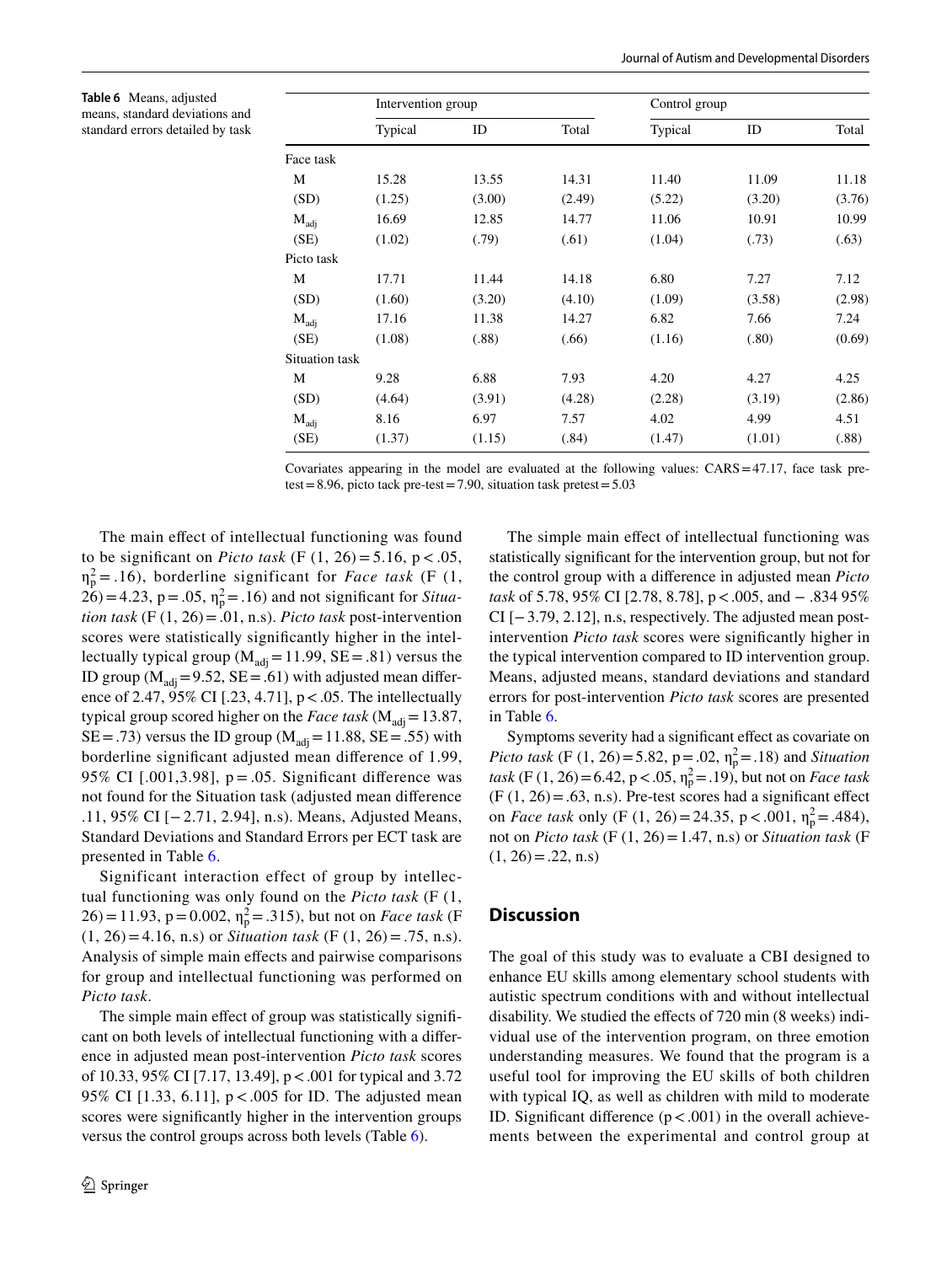post-intervention was observed after adjusting for the efect of pre-intervention scores and autistic symptoms severity. Also signifcant diference in achievement was observed in the typical and ID intervention group compared with typical and ID control group.

The results on pre-intervention ECT support previous findings that children with ASC show marked deficits in EU as demonstrated on the pre intervention ECT (Fridenson-Hayo et al. [2016](#page-10-3)). After the intervention participants in the intervention group were able to correctly answer the ECT questions approximately 60% of the time relative to 37.5% for the control group. Given that there were no diferences between the groups at pre-intervention ECT, we can conclude that the changes that have occurred in the direction of improving the capabilities that were studied are due to the use of the program. Individuals with ASC use diferent process in perceiving faces—one that is more time-consuming and perhaps more explicit and rule-based than that used by others. When performing emotion perception tasks people with ASC focus on individual facial features, rather than confgurations (Rutherford and McIntosh [2007;](#page-11-11) Tanaka et al. [2003\)](#page-11-12). It appears that the methodology used in this intervention builds on the perceptual strengths of children with ASC and supports learning to identify regularities certain correspondences in emotional expressions. This process may depend on intellectual capacity as demonstrated by the signifcant diference in performance between typical and ID intervention groups. However, both groups scored signifcantly higher than their control equvivalents. Although emotion comprehension impairments are present regardless of intellectual functioning, intellectual ability may act as a moderator in the learning process. In order to conclude this from our fndings, similar results are expected across all ECT tasks. However diference within the intervention group based on intellectual functioning was found in one task (*Picto*) only, and thus the results regarding this aspect are inconclusive.

Overall, our results are in line with previous fndings from evaluative studies that emotion understanding in children with ASC can be improved in laboratory settings using CBI.

Moreover, the efects of the intervention are evident at the level of feature based distant generalization, which demonstrates generalization of acquired skills applied to stimuli (faces and scenarios) previously unknown to users.

A contributing factor for generalization of EU abilities might be the characteristics of the used stimuli. The task incorporated pictograms as well as real face photographs of diferent ages (child and adult), sexes and ethnicities which might have enhanced generalization. An additional factor that might have fostered generalization is how games are structured. Part/whole training that addresses the featural processing bias (Tanaka et al. [2012](#page-11-8)) as well as the opportunity to practice matching facial expressions across identities might have further supported generalization of EU skills.

In children with ASC, insufficient experience with faces can inhibit the development of mechanisms for face processing and emotion recognition (Gauthier et al. [2000](#page-10-5)). Although the explicit exposure to face stimuli in the intervention (12 h) is incomparable with the experience that neurotypical children have with faces and facial expressions, this relatively short intervention shows that with increased stimulation and training for recognizing key elements of faces, facial expressions, and the situational factors that evoke them, the recognition of emotions among students with ASD can be signifcantly improved.

Another factor worth considering is the unique combination and content of training activities of the intervention. Examining whether specifc activities or a combination of activities or games are more efective than others in improving EU would have implications for future intervention design. This scope of the intervention was teaching to recognize external indicators (as opposed to internal, cognitive causes of the emotions in others) of the emotional states of other people: facial expressions recognition explored through photographs (Face task) and pictograms (Picto task); and understanding of the impact of situational factors on emotions, explored through illustrations of social context (Situation task). The results of the corresponding tasks that measured each EU component, regarding four basic emotions (sadness, happiness, fear, and anger) demonstrate statistically signifcantly better experimental results of the intervention group in relation to the control group on all tasks.

The intervention efect is highest in the Picto task of emotion recognition that refers to the recognition of emotions from simple schematic drawings. Here we fnd the effect with the highest intensity ( $\eta_p^2 = 0.55$ ), which means that about 56% of the variance in the Task achievements are due to the efect of the independent variable, that is, the intervention itself. The intervention group showed signifcantly better achievements than the control on the emotion recognition from pictograms, at the level of signifcance  $\alpha$ <0.01. This sets the possibility for coincidence to less than 1000th of a percentage. For comparison, at the frst component of emotion recognition—real face photographs, the efect of the training accounts for 17.5% of the variance. This effect, although interpreted as a great effect under the accepted conventions, $<sup>2</sup>$  $<sup>2</sup>$  $<sup>2</sup>$  is significantly lower compared to</sup> the second level. This confrms the fndings in Silver and

<span id="page-8-0"></span><sup>2</sup> Interpretation of the partial eta squared according to (Cohen [1988](#page-10-20)):  $>0.01$  small effect size,  $>0.06$  medium effect size,  $>0.14$  large effect size.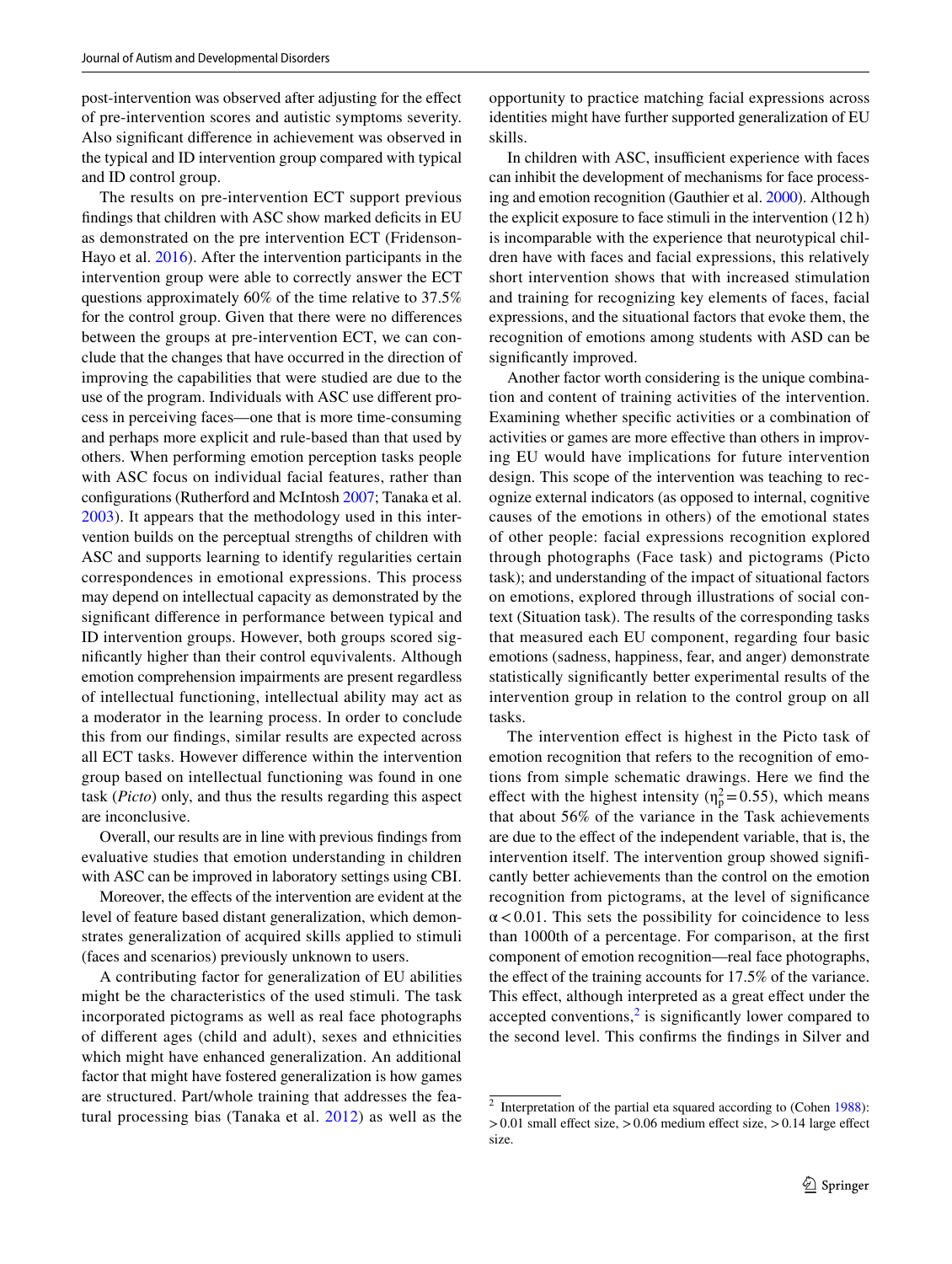Oakes's training study ([2001](#page-11-5)) that greater improvements in emotion recognition are shown when programs include cartoons rather than photographs of real faces. It is likely that in children with ASC the recognition of emotional expressions is more successful when they are represented by pictograms than with real face photos. This may be due to the simplifed, clip art, cartoony style of expression representation in pictograms where the details are minimized, only information necessary to discriminate between expressions is presented and all irrelevant features are omitted. Moreover, there is evidence that cartoons are perceived diferently than human faces in ASC (Grelotti et al. [2005;](#page-10-21) Lindner and Rosen [2006](#page-10-22); Rosset et al. [2008](#page-11-13), [2010](#page-11-14)).

For example, children with ASC use typical confgural processing strategies for cartoons (not used for real faces). In a study examining facial-expression processing strategies in typical control groups and children with ASC, the later showed a typical inversion effect to human and nonhuman cartoon faces. This might be due the perceptual characteristics of the stimulus (cartoon vs. human). However, the authors note that both control and ASD groups showed greater overall performance for cartoon than for human faces (Rosset et al. [2008\)](#page-11-13).

It has also been suggested that cartoons hold a signifcant status for children with ASC (same can be said for children in general) and this intrinsic interest and social motivation might be a facilitator for improving emotional understanding, which is an important implication for intervention. Signifcant interaction efect was only found for the Picto task. Despite the strongest effect size, here ID intervention group performed signifcantly worse than the the typical intervention group. This indicates than the EU performance regarding cartoons may be moderated by intellectual ability.

Looking at the third EU component—understanding situation-based emotions (contextual illustrations) we also found a statistically signifcant diference in favour of the intervention group. After adjusting for the effects of covariates the groups differ at  $\alpha$  < 0.05 in favour of the intervention group. The intervention group showed signifcantly better abilities to predict emotional expressions in a social context with respect to the control group. The magnitude of efect size is similar to the Face task and accounts for 17% of variance (partial  $\eta_p^2 = 0.17$ ), a strong effect, but much smaller compared to the Picto task. The Situation task has the lowest means (see results section for adjusted means) compared to the other tasks. This is not surprising given that emotion inference from situational factors is a relatively more complex cognitive task (Mitchell and Phillips [2015](#page-10-23)). Despite this, users of the program still were signifcantly better abled at identify emotions base on illustrated context.

This study used a controlled randomise experimental method, with the highest internal validity. Including symptoms severity, in addition to pre-intervention scores in the

model increases the sensitivity and power of the analysis and rigour of the evaluation. A recent systematic review of evaluation studies notes several ways to overcome current limitations: include individuals with low functioning ASC, confounding variables control, as well as enhance generalization and maintenance of skills (Kouo and Egel [2016\)](#page-10-7). Our sample included elementary school children from regular and special education setting, with heterogeneous clinical presentation, including mild to moderate, as well as severe autism symptoms which enhances the generalization of results to the broader ASC population. However, we agree with Hopkins et al.  $(2011)$  $(2011)$  $(2011)$  ideally the findings need to be replicated with a population based sample where more heterogeneity is likely to be found.

The generalization and maintenance of these abilities were tested at the level of feature based distant generalization only. Generalization and maintenance (follow up) in complex social stimuli should be further explored. Next, it would be interesting to explore the efect of the time of the intervention, since it may be that longer training (more than 12 h), would lead to greater improvement EU skills. Also future studies should incorporate more comprehensive standardized measures of emotion understanding and a broader social competence profle.

EU components related to external socio-emotional indicators, which this study focuses on, are only part of the wider repertoire of socio-emotional skills. Although encouraging, our results represent a small complement to the development of a more comprehensive educational support of students with ASC.

# **Conclusion**

The results of our research demonstrate that a relatively short educational intervention can bring about measurable gains in emotion understanding in children with ASC with associated ID and typical intellectual abilities. Strong positive effects were observed in emotion recognition from real face photographs and pictograms, as well as in understanding situation based emotion. The efects are generalized and manifested in novel stimuli previously not presented to users. In contrast to the neurotypical population, children with ASC need explicit teaching of emotion understanding that could possibly enhance of social-emotional functioning. Further research is indispensable for exploring the possible long-term benefts and the extent to which educational interventions refect in everyday social life.

**Acknowledgements** The authors would like to thank Bojan Vasilevski at Faculty of Computer Science and Engineering, "Ss. Cyril and Methodius" University in Skopje, Macedonia, who developed the software; Radmila Stojkovska Aleksova and Marija Velinovska at Open the Windows for their assistance in recruiting participants, and Dr. Yan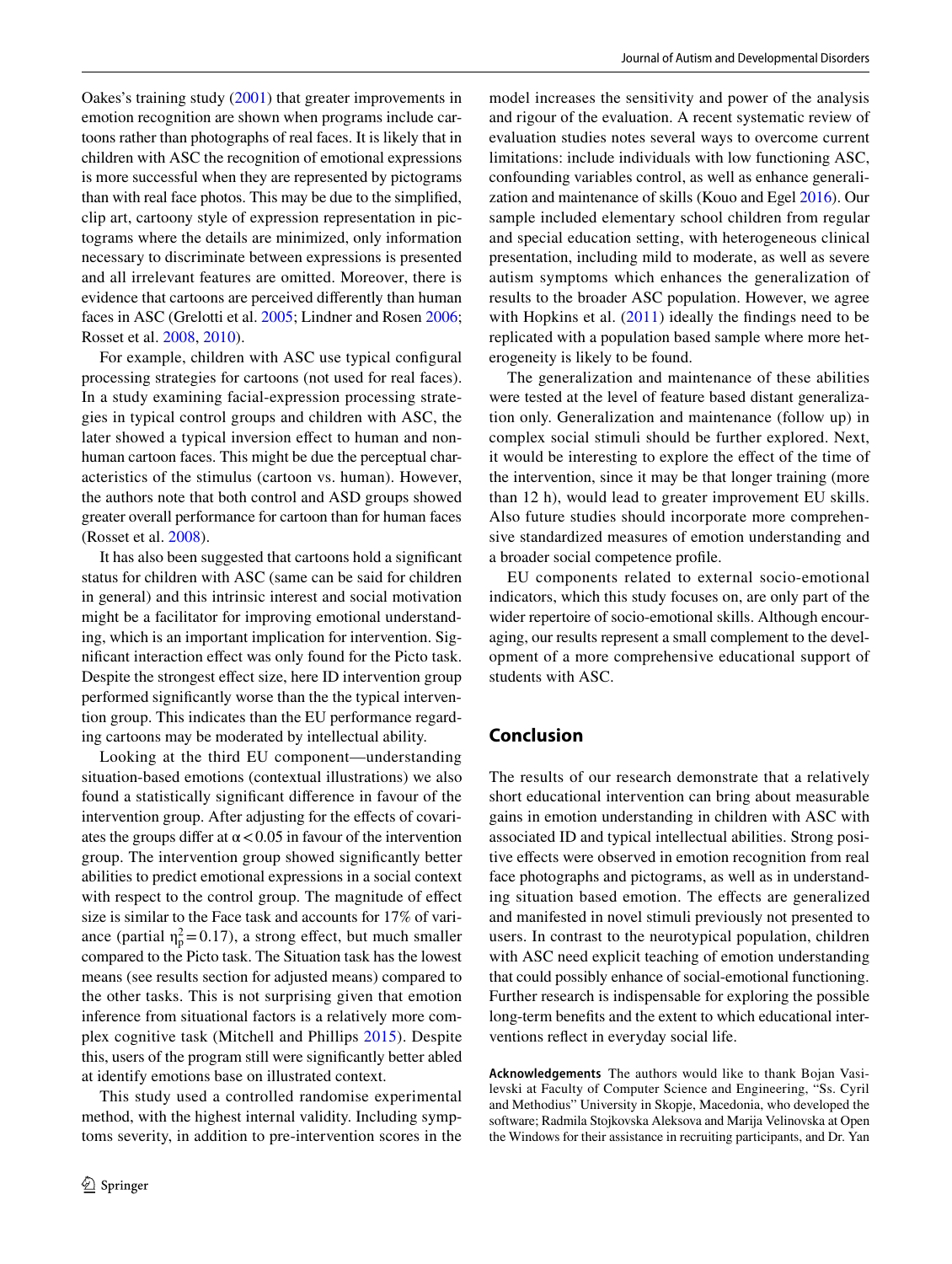Liu at Department of Educational Leadership, Policy, and Instructional Technology, Central Connecticut State University, US, for her valuable advice on statistical issues. Our gratitude is also extended to the children and families, school principals and staff who made this research possible. This paper is adapted from the frst author's Master's dissertation in Autism and Intellectual Impairments at Ss. Cyril and Methodius University in Skopje, Macedonia.

**Author Contributions** IVP conceived of the study, participated in its design and coordination, performed the measurement and the statistical analysis, interpretated the data and drafted the manuscript; VT conceived of the study, and participated in its design and coordination and supervised the project. All authors read and approved the fnal manuscript.

## **Compliance with Ethical Standards**

**Conflict of interest** The authors declare that the research was conducted in the absence of any commercial or fnancial relationships that could be construed as a potential confict of interest.

**Ethical Approval** All procedures performed in studies involving human participants were in accordance with the ethical standards of the institutional and/or national research committee and with the 1964 Helsinki declaration and its later amendments or comparable ethical standards.

**Informed Consent** Informed consent was obtained from all individual participants included in the study.

# **References**

- <span id="page-10-9"></span>Adibsereshki, N., Abdolahzadeh, M., Karmilo, M., & Hasanzadeh, M. (2014). The effectiveness of theory of mind training on the adaptive behavior of students with intellectual disability. *Journal of Special Education and Rehabilitation, 15*(1–2), 91–107.
- <span id="page-10-1"></span>APA. (2013). *Diagnostic and statsitical manual of mental disorders* (5th ed.). Arlington, VA: American Psychiatric Association.
- <span id="page-10-6"></span>Baron-Cohen, S., Golan, O., & Ashwin, E. (2009). Can emotion recognition be taught to children with autism spectrum conditions? *Philosophical Transactions of the Royal Society B: Biological Sciences, 364*(1535), 3567–3574.
- <span id="page-10-16"></span>Behrmann, M., Thomas, C., & Humphreys, K. (2006). Seeing it diferently: Visual processing in autism. *Trends in cognitive sciences, 10*(6), 258–264.
- <span id="page-10-15"></span>Bölte, S., Feineis-Matthews, S., Simone, L., Dierks, T., Hubl, D., & Poustka, F. (2002). The development and evaluation of a computer-based program to test and to teach the recognition of facial afect. *International Journal of Circumpolar Health*. [https://doi.](https://doi.org/10.3402/ijch.v61i0.17503) [org/10.3402/ijch.v61i0.17503.](https://doi.org/10.3402/ijch.v61i0.17503)
- <span id="page-10-10"></span>Bölte, S., Hubl, D., Feineis-Matthews, S., Prvulovic, D., Dierks, T., & Poustka, F. (2006). Facial affect recognition training in autism: Can we animate the fusiform gyrus? *Behavioral Neuroscience, 120,* 211.<https://doi.org/10.1037/0735-7044.120.1.211>.
- <span id="page-10-19"></span>Breidbord, J., & Croudace, T. J. (2013). Reliability generalization for Childhood Autism Rating Scale. *Journal of Autism and Developmental Disorders, 43*(12), 2855–2865. [https://doi.org/10.1007/](https://doi.org/10.1007/s10803-013-1832-9) [s10803-013-1832-9.](https://doi.org/10.1007/s10803-013-1832-9)
- <span id="page-10-20"></span>Cohen, J. (1988). *Statistical power analysis for the behavioral sciences* (2nd ed). New York: Routledge. [https://doi.org/10.4324/97802](https://doi.org/10.4324/9780203771587) [03771587](https://doi.org/10.4324/9780203771587).
- <span id="page-10-4"></span>Dawson, G., Webb, S. J., & McPartland, J. (2005). Understanding the nature of face processing impairment in autism: Insights from behavioral and electrophysiological studies. *Developmental Neuropsychology, 27*(3), 403–424. [https://doi.org/10.1207/s1532](https://doi.org/10.1207/s15326942dn2703_6) [6942dn2703\\_6.](https://doi.org/10.1207/s15326942dn2703_6)
- <span id="page-10-3"></span>Fridenson-Hayo, S., Berggren, S., Lassalle, A., Tal, S., Pigat, D., Bölte, S., et al. (2016). Basic and complex emotion recognition in children with autism: Cross-cultural fndings. *Molecular Autism, 7*(1), 52. [https://doi.org/10.1186/s13229-016-0113-9.](https://doi.org/10.1186/s13229-016-0113-9)
- <span id="page-10-5"></span>Gauthier, I., Skudlarski, P., Gore, J. C., & Anderson, A. W. (2000). Expertise for cars and birds recruits brain areas involved in face recognition. *Nature Neuroscience, 3*(2), 191–197.
- <span id="page-10-14"></span>Golan, O., & Baron-Cohen, S. (2006). Systemizing empathy: Teaching adults with Asperger syndrome or high-functioning autism to recognize complex emotions using interactive multimedia. *Development and Psychopathology, 18*(02), 591–617. [https://doi.](https://doi.org/10.1017/S0954579406060305) [org/10.1017/S0954579406060305.](https://doi.org/10.1017/S0954579406060305)
- <span id="page-10-21"></span>Grelotti, D. J., Klin, A. J., Gauthier, I., Skudlarski, P., Cohen, D. J., Gore, J. C., et al. (2005). fMRI activation of the fusiform gyrus and amygdala to cartoon characters but not to faces in a boy with autism. *Neuropsychologia, 43*(3), 373–385. [https://doi.](https://doi.org/10.1016/j.neuropsychologia.2004.06.015) [org/10.1016/j.neuropsychologia.2004.06.015.](https://doi.org/10.1016/j.neuropsychologia.2004.06.015)
- <span id="page-10-0"></span>Harris, P. L., De Rosnay, M., & Pons, F. (2016). Understanding Emotion. In M. Lewis, J. M. Haviland-Jones, & L. F. Barrett (Eds.), *Handbook of emotions* (4th ed., pp. 293–306). New York: Guilford Press.
- <span id="page-10-13"></span>Hopkins, I. M., Gower, M. W., Perez, T. A., Smith, D. S., Amthor, F. R., Wimsatt, F. C., et al. (2011). Avatar assistant: improving social skills in students with an ASD through a computer-based intervention. *Journal of Autism and Developmental Disorders, 41*(11), 1543–1555.
- <span id="page-10-8"></span>Howlin, P., Baron-Cohen, S., & Hadwin, J. (1999). *Teaching children with autism to mind-read: A practical guide for teachers and parents*. New York: Wiley.
- <span id="page-10-7"></span>Kouo, J., & Egel, A. (2016). The efectiveness of interventions in teaching emotion recognition to children with autism spectrum disorder. *Review Journal of Autism and Developmental Disorders, 3*(3), 254–265.
- <span id="page-10-11"></span>Lacava, P. G., Golan, O., Baron-Cohen, S., & Myles, B. S. (2007). Using assistive technology to teach emotion recognition to students with asperger syndrome. *Remedial and Special Education, 28*(3), 174–181.<https://doi.org/10.1177/07419325070280030601>.
- <span id="page-10-22"></span>Lindner, J. L., & Rosen, L. A. (2006). Decoding of emotion through facial expression, prosody and verbal content in children and adolescents with Asperger's syndrome. *Journal of Autism and Developmental Disorders, 36*(6), 769–777. [https://doi.org/10.1007/](https://doi.org/10.1007/s10803-006-0105-2) [s10803-006-0105-2.](https://doi.org/10.1007/s10803-006-0105-2)
- <span id="page-10-2"></span>Lozier, L. M., Vanmeter, J. W., & Marsh, A. A. (2014). Impairments in facial affect recognition associated with autism spectrum disorders: A meta-analysis. *Development and Psychopathology, 26,* 933–945.
- <span id="page-10-12"></span>McHugh, L., Bobarnac, A., & Reed, P. (2010). Brief report: Teaching situation-based emotions to children with autistic spectrum disorder. *Journal of Autism and Developmental Disorders, 41*(10), 1423–1428.
- <span id="page-10-23"></span>Mitchell, R. L. C., & Phillips, L. H. (2015). The overlapping relationship between emotion perception and theory of mind. *Neuropsychologia, 70,* 1–10. [https://doi.org/10.1016/j.neuropsychologi](https://doi.org/10.1016/j.neuropsychologia.2015.02.018) [a.2015.02.018](https://doi.org/10.1016/j.neuropsychologia.2015.02.018).
- <span id="page-10-18"></span>Moore, D., Cheng, Y., McGrath, P., & Powell, N. J. (2005). Collaborative virtual environment technology for people with autism. *Focus on Autism and Other Developmental Disabilities, 20*(4), 231–243. <https://doi.org/10.1177/10883576050200040501>.
- <span id="page-10-17"></span>Mueller, M. M., Palkovic, C. M., & Maynard, C. S. (2007). Errorless learning: Review and practical application for teaching children